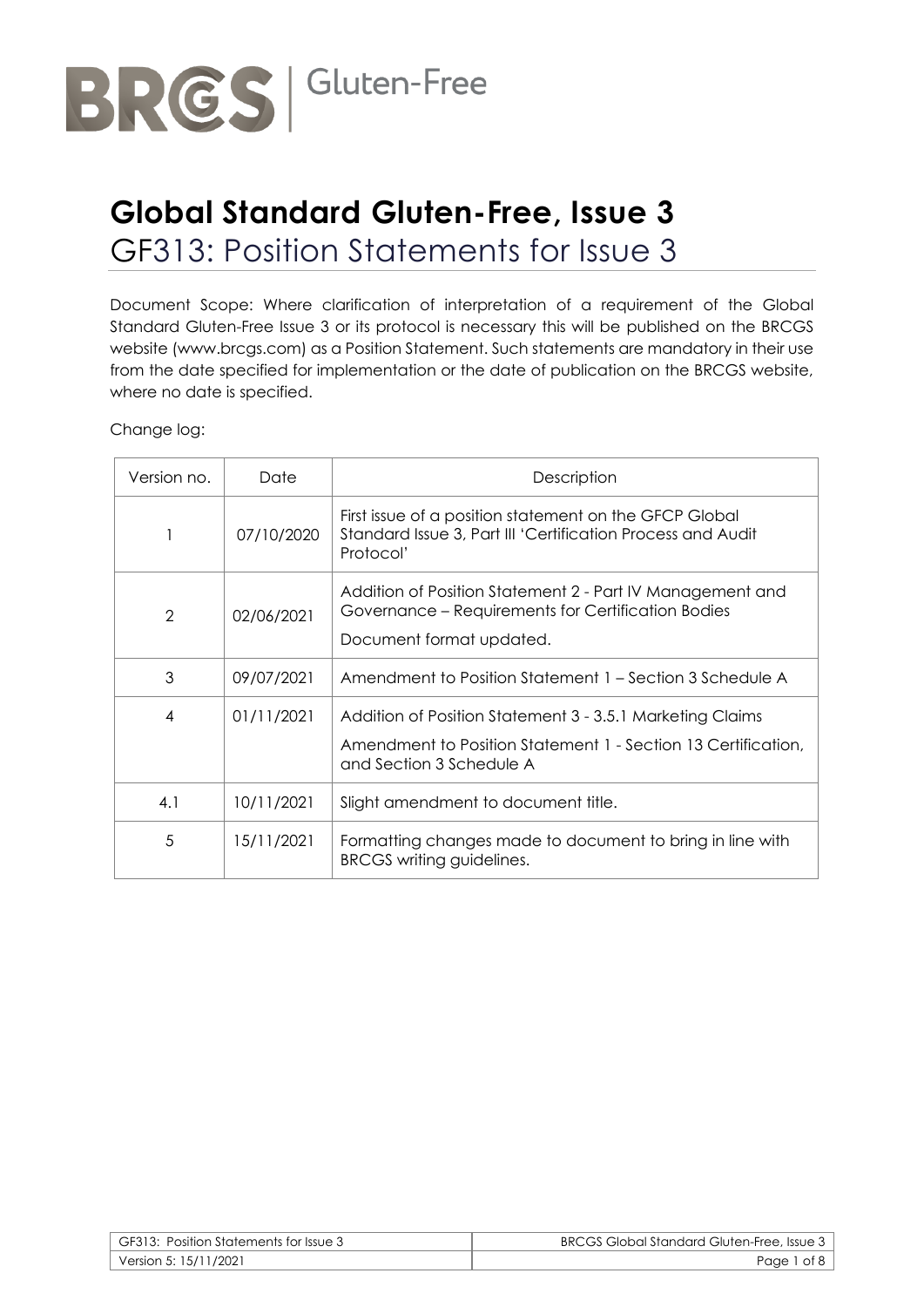

# **Contents**

| $\mathbf{1}$ | Amendment of sections of the GFCP Issue 3, Part III - Certification Process |  |
|--------------|-----------------------------------------------------------------------------|--|
| 2            | Part IV Management and Governance - Requirements for Certification          |  |
| $3^{\circ}$  |                                                                             |  |

| GF313: Position Statements for Issue 3 | BRCGS Global Standard Gluten-Free, Issue 3 |
|----------------------------------------|--------------------------------------------|
| Version 5: 15/11/2021                  | Page 2 of 8                                |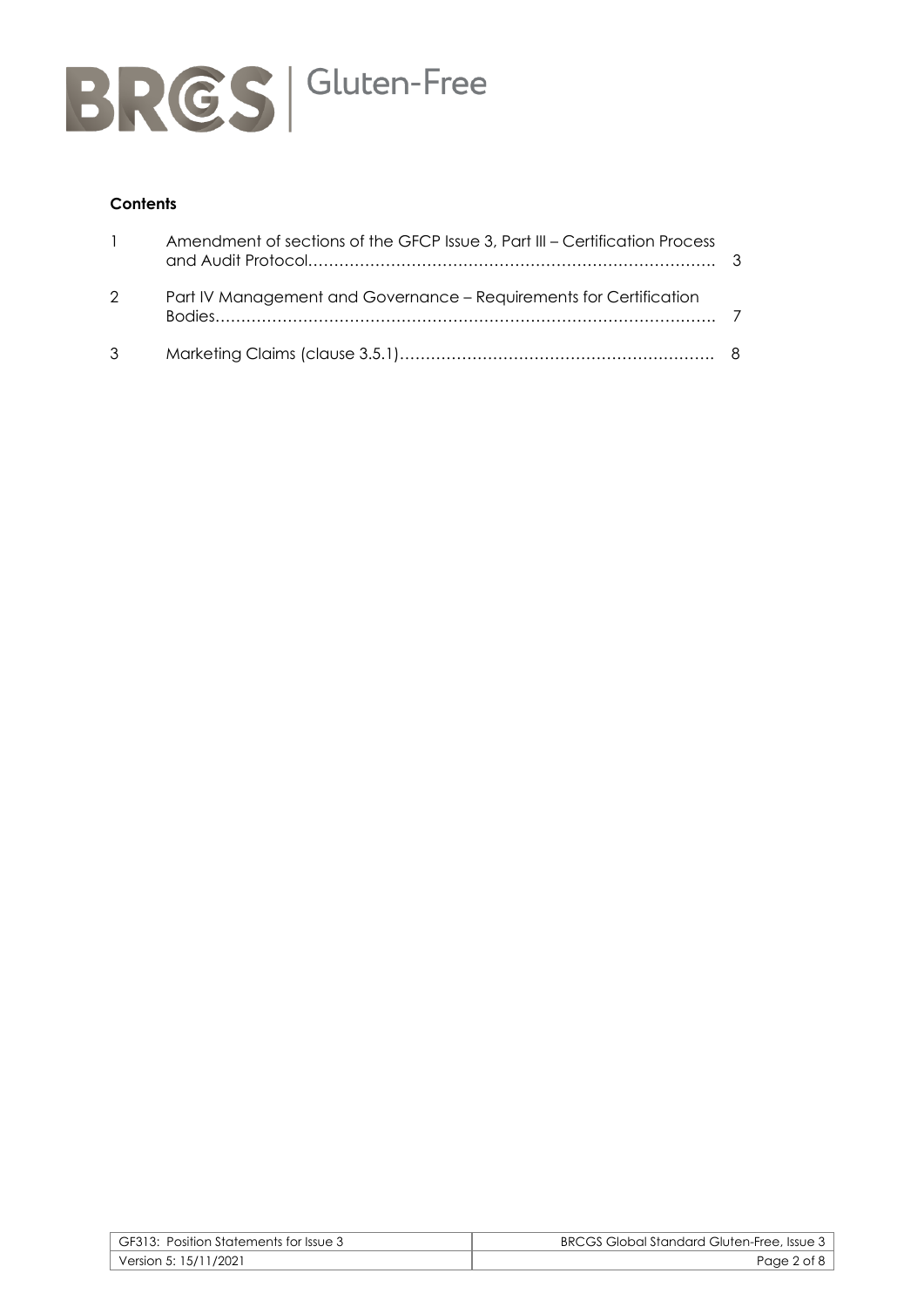

# **1 Amendment of sections of the GFCP Issue 3, Part III – Certification Process and Audit Protocol**

#### **Section 1 – Registration of Interest to BRCGS**

All sites must complete the online 'Register Your Interest' form on the BRCGS website prior to certification. A link to this page can be found on the Gluten-Free Certification Program pages of [www.brcgs.com](http://www.brcgs.com/)

#### **What has changed?**

Minor change in terminology from "application" to "registration" to describe the current process more accurately.

Amendment of the link via which the registration form can be found.

#### **What effect has this change made?**

Interested sites will be directed to the BRCGS website to register as the link provided in the Standard is now broken.

#### **Effective date:** October 2020

#### **Section 3 – Schedule A**

Sites must complete and submit a Schedule A and/or an agreed equivalent process. The Schedule A and/or agreed equivalent process must capture all gluten-free products that will be recognized under the GFCP Global Standard and may require updating from time to time.

The audit shall include all applicable requirements within the GFCP Global Standard and all gluten-free production processes undertaken for the products listed on the site's Schedule A.

The product scope category of the audit shall be agreed between the site and the certification body in advance of the audit. The product scope category is determined by assessing the products produced and manufacturing processes, and it must align with one of the categories listed in Appendix 2.

#### **What has changed?**

Removal of the scope category field from all versions of the Schedule A beginning with the November 2019 issue. This change was made as result of difficulty in identifying the scope categories of some products on the Schedule A from their product name only.

#### **What effect has this change made?**

It is the responsibility of the site to ensure that only products in scope of their GFCP certification appear on the Schedule A. When examining the Schedule A during the audit, the auditor shall discuss the products and their scope categories with the site.

#### **Effective date:** October 2020

| GF313: Position Statements for Issue 3 | <b>BRCGS Global Standard Gluten-Free, Issue 3</b> |
|----------------------------------------|---------------------------------------------------|
| Version 5: 15/11/2021                  | Page 3 of 8                                       |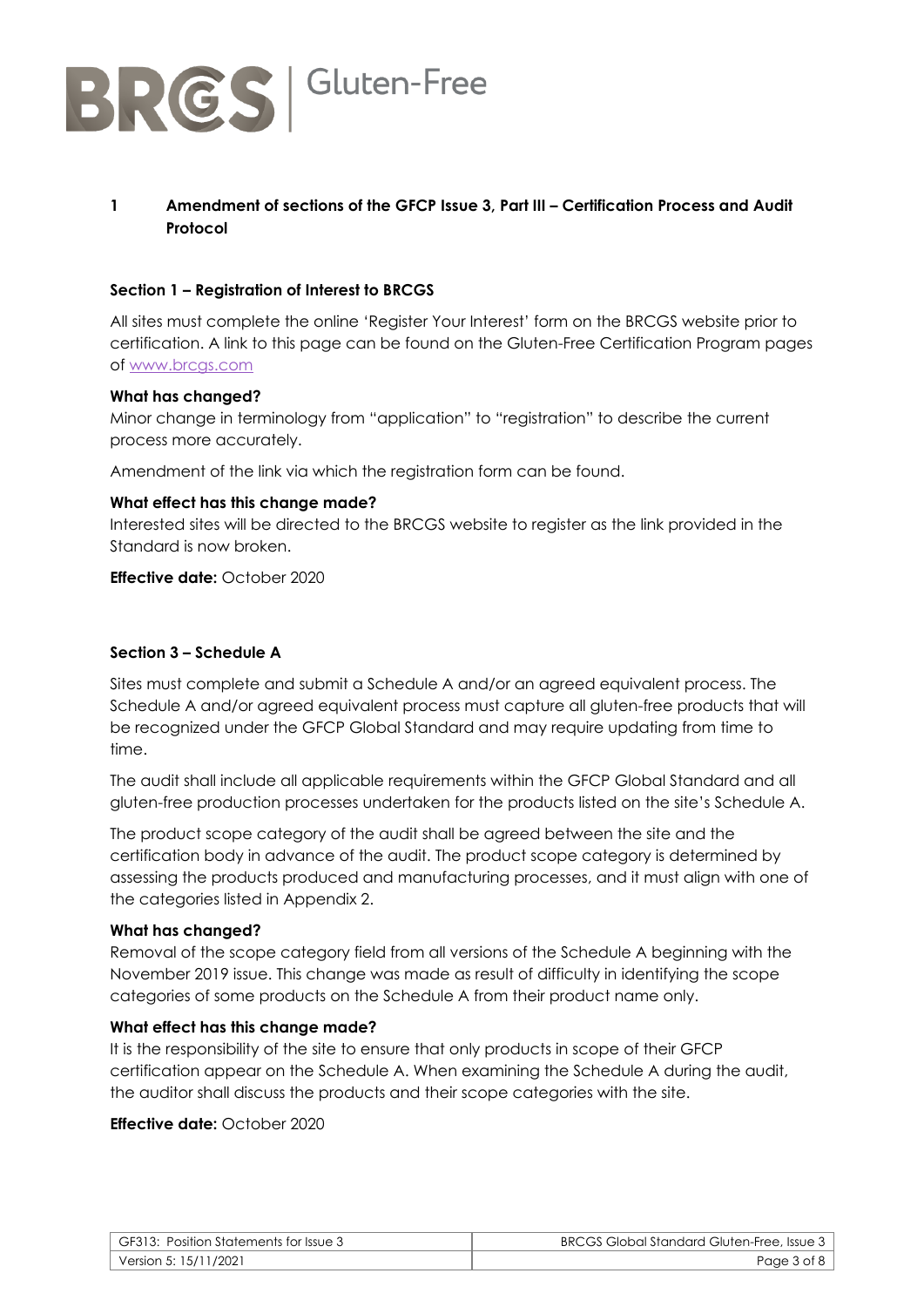

### **Section 7 – Scope of audit**

The audit shall include all applicable requirements within the GFCP Global Standard and all gluten-free production processes undertaken for the products listed on the site's Schedule A.

The product scope category of the audit shall be agreed between the site and the certification body in advance of the audit to ensure the allocation of auditor(s) with the correct product knowledge. The product scope category is determined by assessing the products produced and manufacturing processes, and it must align with one of the categories listed in Appendix 2.

#### **What has changed?**

Removal of the scope category field from all versions of the Schedule A beginning with the November 2019 issue.

#### **What effect has this change made?**

The auditor is no longer required to assess the scope category field on the Schedule A. The auditor will still be expected to discuss the products and their scope categories with the site to ensure products listed fall under the scope of the site's GFCP certification.

**Effective date:** October 2020

#### **Section 12 – Audit Reporting**

Following each audit, a full written report shall be prepared in the agreed format. The final report shall be produced in English.

The audit report shall be provided to the site in a timely manner. The report shall accurately reflect the findings of the auditor during the audit. Reports shall be prepared and issued to the site within 42 calendar days of the audit.

The audit report and associated documentation including auditor's notes shall be stored safely and securely for a minimum period of 5 years by the certification body.

#### **What has changed?**

Amendment of the determination of "within 42 calendar days". This shall be calculated from the day that the audit ends, not from the first day of the audit as previously stated.

Removal of the requirement to send a copy of the audit report to BRCGS prior to the certification decision.

# **What effect has this change made?**

Allowing 42 days from the date of the audit provides a consistent approach to providing a final copy of the audit report in a timely manner.

**Effective date:** October 2020

#### **Section 13**

After a review of the audit report and documentary evidence provided in relation to the nonconformities identified, a certification decision shall be made by the designated technical reviewer. The certificate of recognition, if granted, shall be issued by the certification body within 42 calendar days of the audit. It shall include the required

| GF313: Position Statements for Issue 3 | <b>BRCGS Global Standard Gluten-Free, Issue 3</b> |
|----------------------------------------|---------------------------------------------------|
| Version 5: 15/11/2021                  | Page 4 of 8                                       |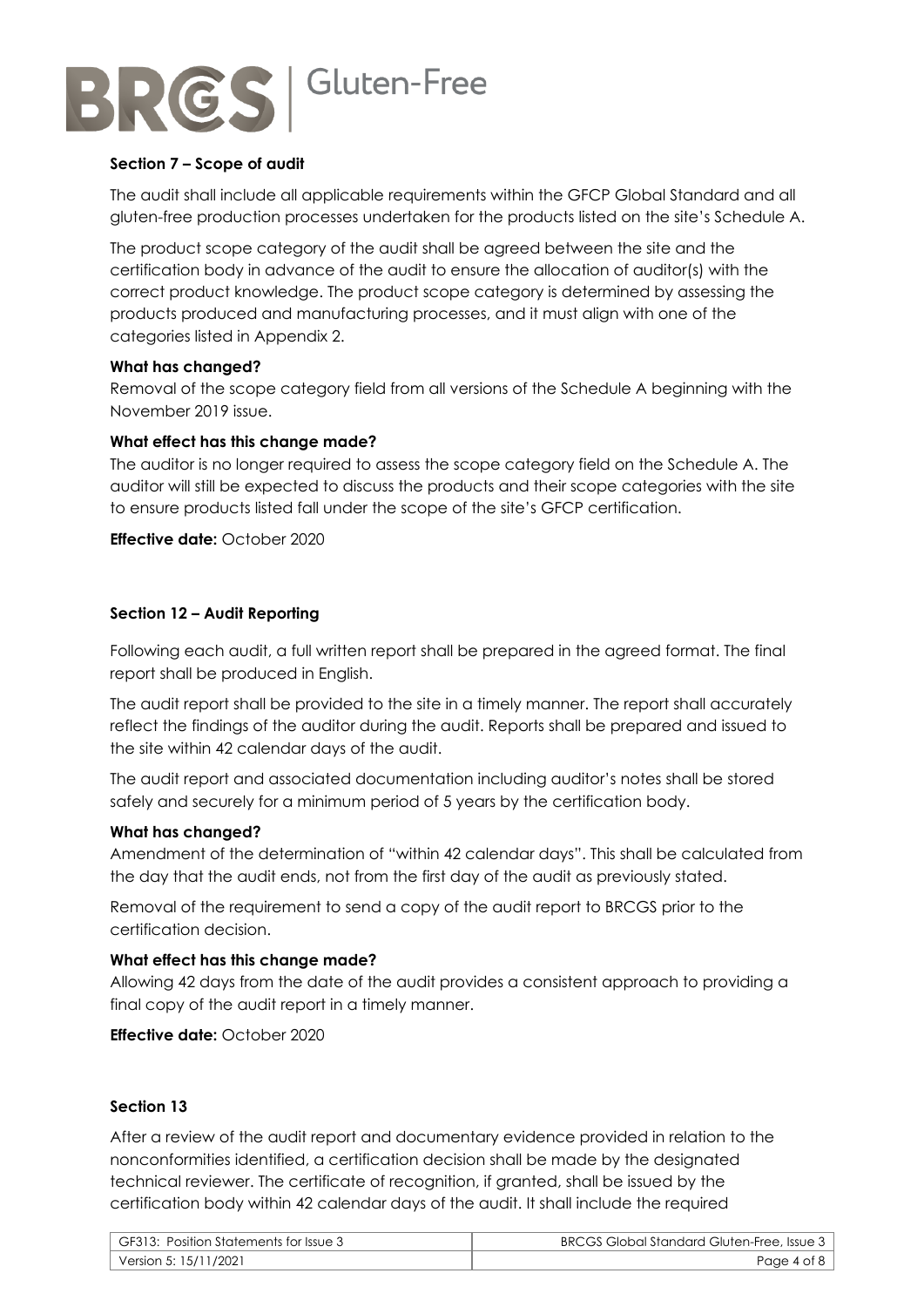

information found in Appendix 3. Trademarks owned or managed by BRC Global Standards that are used on certificates of recognition shall comply with the GFCP brand standards.

While the certificate of recognition is issued to the site, it remains the property of the certification body, and that body controls its ownership, use, and display. The certification body shall inform BRCGS of its issuance and provide a copy.

All sites that achieve a certificate of recognition shall be entered into the list of certified sites. The audit report shall be uploaded the BRCGS Directory in a timely manner.

All fees relating directly to the site must be paid in full to BRC Global Standards prior to issuance of the certificate of recognition. Neither certification, nor the audit report, shall be valid until all fees have been received, irrespective of the outcome of the certification process.

# **What has changed?**

Amendment of the determination of "within 42 calendar days". This shall be calculated from the day that the audit ends, not from the first day of the audit as previously stated.

Correction of the Appendix number on which the required information for the site's certificate can be found.

# **What effect has this change made?**

The auditor must continue to ensure that the site presents a valid Schedule A for each of the Brand Owners for whom they are producing. These shall be numbered appropriately by BRCGS to assist the auditor in ensuring all Schedules A are presented.

Allowing 42 days from the date of the audit provides a consistent approach to determining certificate issue dates.

**Effective date:** October 2020

# **Section 14 – Audit frequency and recertification**

The frequency of announced audits shall be 12 months. The due date of the subsequent audit shall be calculated from the date of the previous audit.

The subsequent audit shall be scheduled to occur within a 28-day time period prior to the subsequent audit due date. Where a GFCP Global Standard audit is combined with a GFSI scheme audit, the audit due date shall conform to the protocol of the relevant GFSI scheme.

# **Determining certificate expiry dates for initial audits:**

Where a GFCP Global Standard audit is conducted Standalone, the certificate expiry date shall be calculated as 42 calendar days from the date of the audit. Where a GFCP Global Standard audit is combined with a GFSI scheme audit, the certificate expiry date shall conform to the protocol of the relevant GFSI scheme.

# **Determining certificate expiry dates for re-certification audits:**

Where a GFCP Global Standard audit is conducted Standalone, the site's previous expiry date shall be extended by one calendar year. Where a GFCP Global Standard audit is combined with a GFSI scheme audit, the certificate expiry date shall conform to the protocol of the relevant GFSI scheme.

| GF313: Position Statements for Issue 3 | <b>BRCGS Global Standard Gluten-Free, Issue 3</b> |
|----------------------------------------|---------------------------------------------------|
| Version 5: 15/11/2021                  | Page 5 of 8                                       |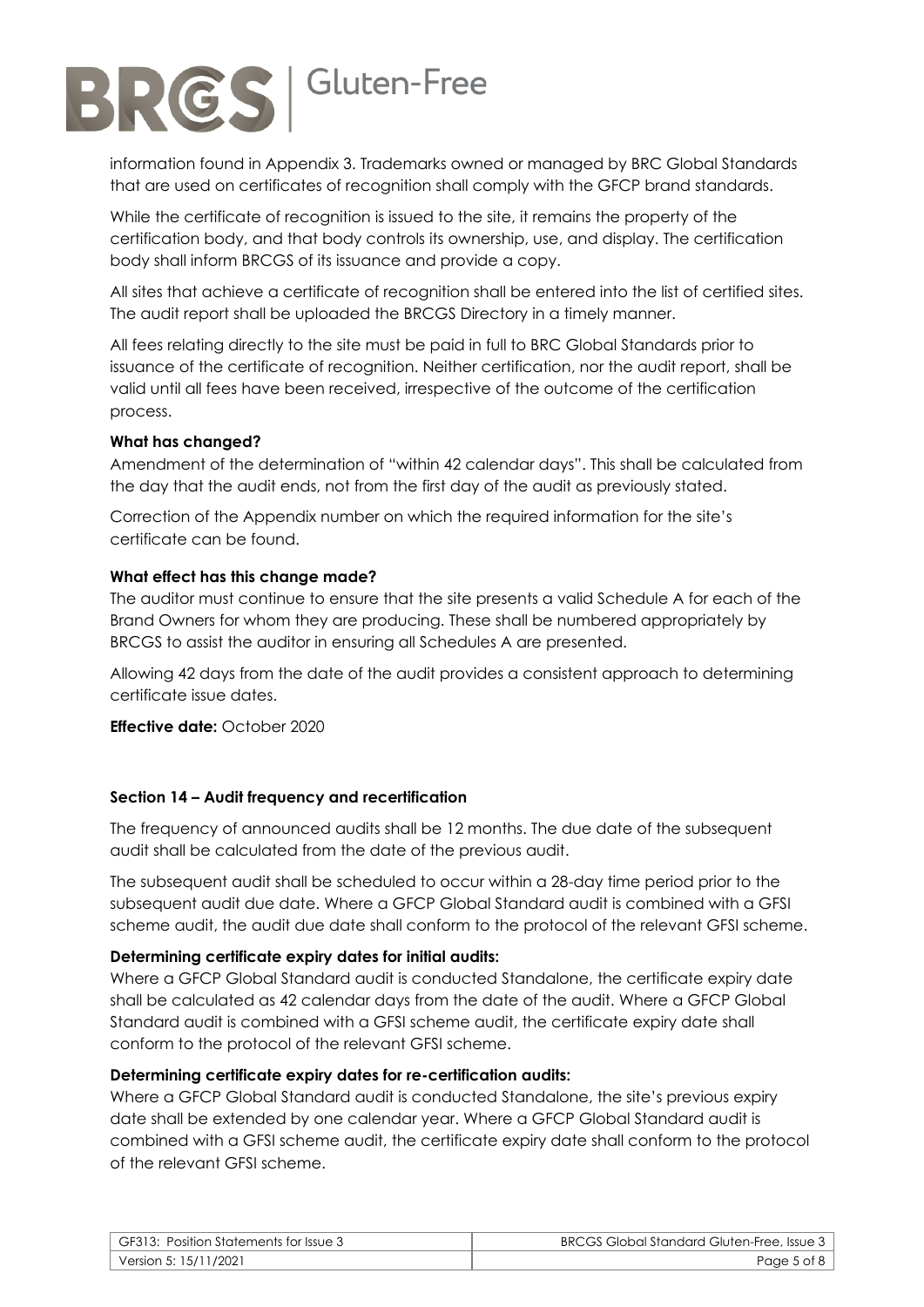

# **What has changed?**

Clarification of the methods to determine certificate expiry dates in different circumstances.

# **What effect has this change made?**

Continued maintenance of the 12-month audit cycle.

**Effective date:** October 2020

| GF313: Position Statements for Issue 3 | BRCGS Global Standard Gluten-Free, Issue 3 |
|----------------------------------------|--------------------------------------------|
| Version 5: 15/11/2021 Version          | Page 6 of 8                                |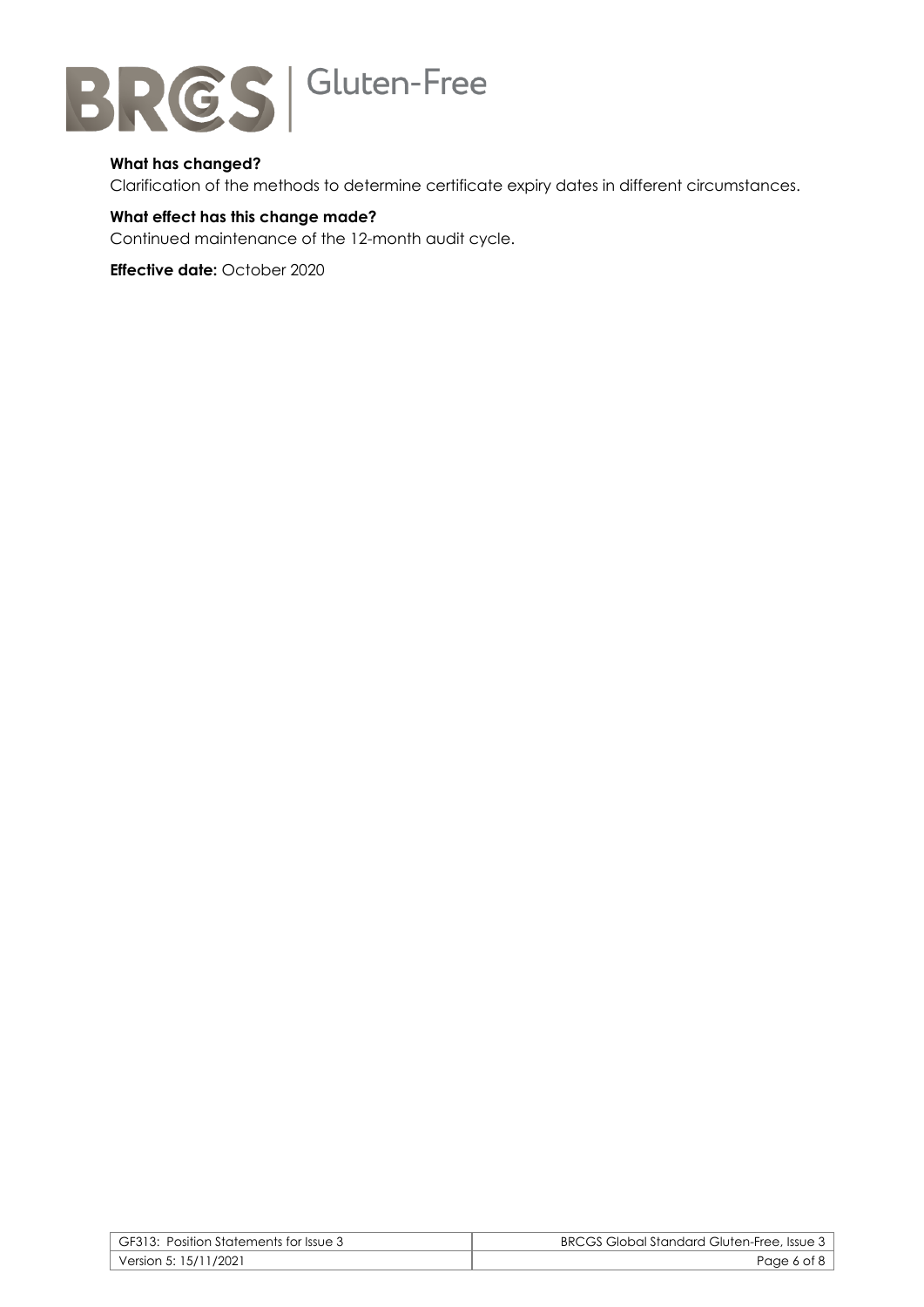

# **2 Part IV Management and Governance – Requirements for Certification Bodies**

The GFCP Global Standard is a process certification scheme. In this standard, sites are certified upon completion of a satisfactory audit by an approved auditor employed by an independent third party – the certification body. The certification body shall have a license in place with BRCGS meeting all license requirements including having a current ISO/IEC 17065 accreditation for a GFSI or equivalent food safety scheme by a national accreditation body. The Standard does not currently require to be accredited itself.

# **What has changed?**

There is currently no requirement for the Standard to be accredited. Where Certification Bodies choose to continue with accreditation, this shall be to ISO/IEC 17065.

**Effective date:** June 2021

| GF313: Position Statements for Issue 3 | <b>BRCGS Global Standard Gluten-Free, Issue 3</b> |
|----------------------------------------|---------------------------------------------------|
| Version 5: 15/11/2021                  | Page 7 of 8                                       |